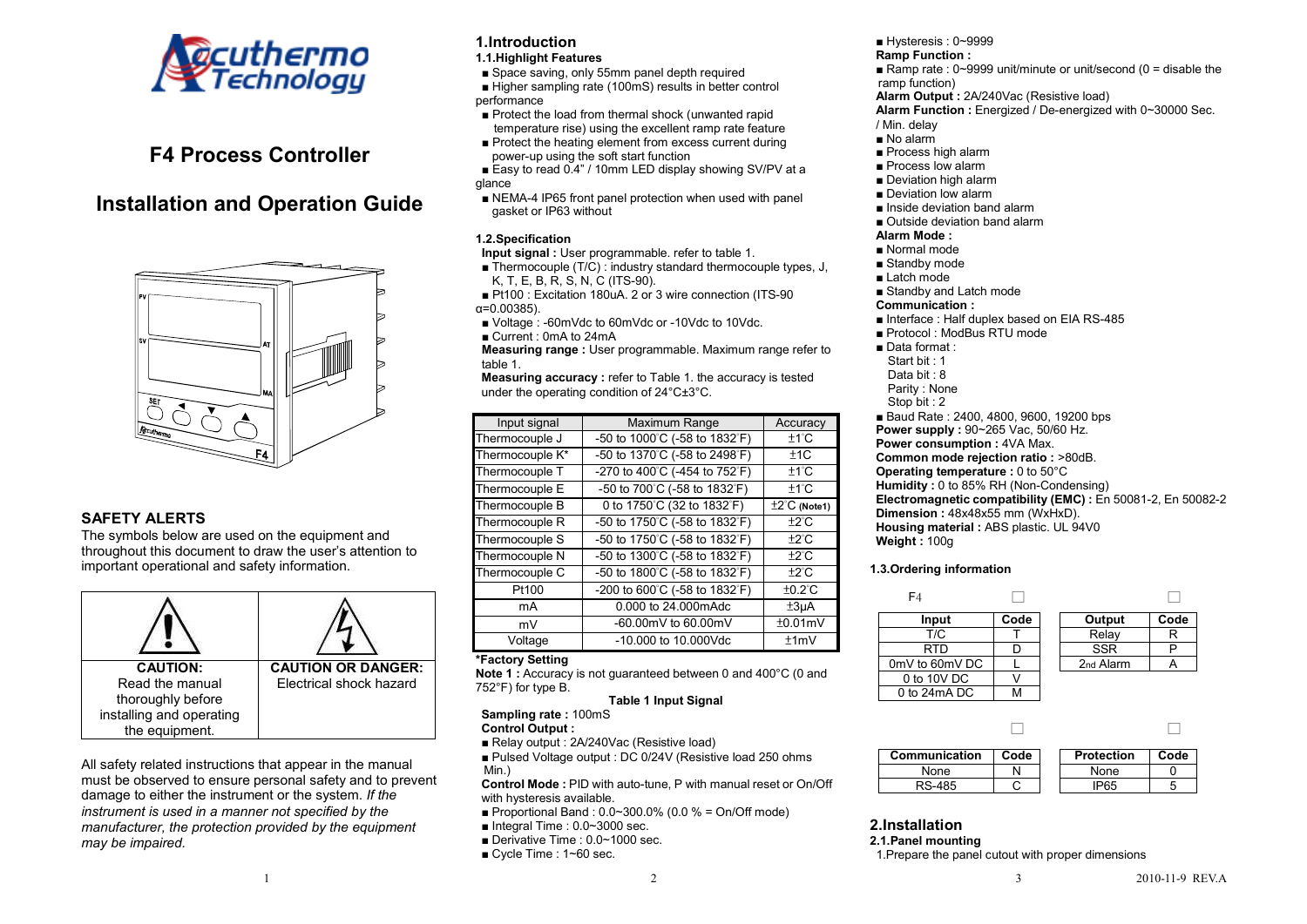$(45.5^{+0.5}_{-0.0}$  X 45.5  $^{+0.5}_{-0.0}$  mm)

 2.Insert the controller into the panel cutout from the front of the panel.

- 3.Secure the controller by pushing the mounting bracket into the controller from the rear side.
- 4.Tighten the screws of the mounting bracket slightly if the controller is not firmly secured



**Figure 1. Panel mounting** 

#### **2.2.Connections and wiring**



#### **Figure 2. Terminal connections**

#### Wiring precaution:

 Inverter, mechanical contact relays, arc welders, and ignition transformers are all common sources of electrical noise in an industrial environment, so always keep signal wires away form those noise-generating devices.

# **3.Operation**

#### **3.1.Front panel description**



- PV ( Upper display ) : Display the process Value, parameter index code or error code
- SV (Lower display): Display the set point value or the set value of parameter
- C1 : Control output 1 indicator
- A1 : Alarm 1 indicator
- A2 : Alarm 2 indicator
- AT : Auto-tuning indicator (The right-most decimal point of upper display)
- MA : Manual mode indicator (The right-most decimal point of lower display)
- Keypad description
- SET key : Use to menus navigation and set value registration
- Shift key : Shift the digit of numeral
- Down key : Decreases the parameter value or change the setting
- Up key : Increases the parameter value or change the setting
- $\overline{\phantom{a}}$  SET + Shift key for 2 sec. : Enter set up mode
- SET + up key : Return to PV/SV display
- Shift + Down key on powering up : set all parameters to default setting

### **3.2.Powering up procedure**



#### **Figure 4. Powering up procedure**

#### **3.3.Configuration**

3.3.1.Menu Flowchart

 After powering up procedure, the controller stays in PV/SV display. The upper display shows the process value (measuring value) and the lower display shows the set point value (target value). All the configurable parameters are located in different levels and can be accessed by keypad operation as shown in figure 5.



#### **Figure 5. Menu flowchart**

|            | 3.3.2. User Level                     |                                                                                                                                            |         |      |  |  |  |
|------------|---------------------------------------|--------------------------------------------------------------------------------------------------------------------------------------------|---------|------|--|--|--|
| Display    | Description                           | Range                                                                                                                                      | Default | Unit |  |  |  |
| $PU$ o $F$ | Process<br>value offset<br>correction | $-1000-1000$ (dF=0000)<br>$-100.0 - 100.0$ ( $dP = 0000$ )<br>$-10.00 - 10.00$ (dP=0000)<br>$-1.000 - 1.000$ ( $dP = 0000$ )               | O       |      |  |  |  |
| oUEL       | Control<br>output<br>percentage       | $0.0 - 100.0\%$                                                                                                                            | N/A     | $\%$ |  |  |  |
| cllo       | Control<br>mode                       | nFF:Off<br>$n \cdot \Omega n$<br>$\overline{H}$ $\overline{L}$ $\cdot$ $l$ $\cdot$ $\overline{AT1}$<br>$H \& E$ : AT2<br>$\bar{n}Hn$ : Man | On      |      |  |  |  |

#### Process value offset correction

The value to be added to the PV to correct the sensor offset error.

#### Control output percentage

In Auto mode  $\left(\begin{array}{cc} -U_{\text{D}} = 0 & \text{in} \end{array}\right)$ , it shows the percentage of power applied to the control output.

In Manual mode ( $\sqrt{U} = \overline{a}R_{\theta}$ ), the upper display will show the process value (PV) and "  $dE^L$ " alternately and the "MA" indicator is lit. The value of percentage can be changed manually.

# Control mode

Select the control mode to be

- Off Standby mode. Both control output and alarm are turned off.
- On Auto mode (closed loop control). In this mode, the control output percentage is determined by PID algorithm orON/OFF action.
- AT1 Auto-tuning mode 1. In this mode, the controller will tune the PID parameters automatically at SV. The process will oscillate around the SV during AT1 process (Figure 6). Use AT2 mode if overshooting beyond the normal process is likely to cause damage.

**Figure 3. Front panel description**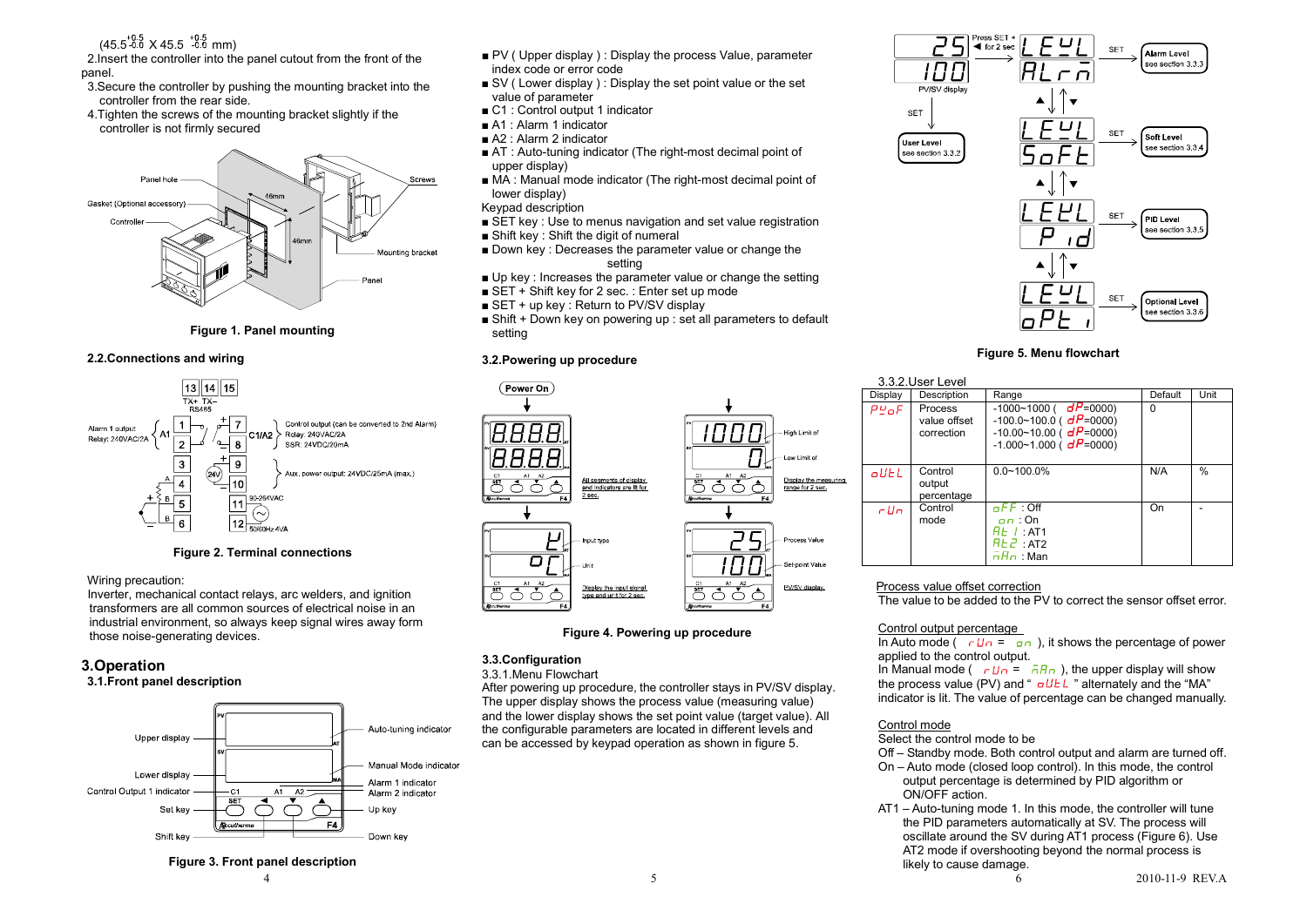AT2 – Auto-tuning mode 2. In this mode, the controller will tune the PID parameters automatically at (SV-10%). The process will oscillate around (SV-10%) during AT2 process (Figure 6). Man – Manual mode (open loop control). In this mode, the control output can be set manually.



#### **Figure 6. Auto-tuning Process**

|              | 3.3.3. Alarm Level               |                                                                                                                                                                                                                                                                                                     |            |                 |
|--------------|----------------------------------|-----------------------------------------------------------------------------------------------------------------------------------------------------------------------------------------------------------------------------------------------------------------------------------------------------|------------|-----------------|
| Display      | Description                      | Range                                                                                                                                                                                                                                                                                               | Default    | Unit            |
| 8 15P        | Alarm 1<br>set-point             | $-1999 - 9999$ (dP=0000)<br>$-199.9 - 999.9$ (dP=000.0)<br>$-19.99 - 99.99$ (dP=00.00)<br>-1.999~9.999(<br>$dP = 0.000$                                                                                                                                                                             | 10         | unit            |
| $R$ $1H$ $4$ | Alarm 1<br>hysteresis            | $dP = 0000$<br>0~9999<br>$\overline{(\ }$<br>0~999.9<br>$dP = 000.0$<br>$\left($<br>0~99.99<br>$dP = 00.00$<br>$dP = 0.000$<br>0~9.999                                                                                                                                                              | $\Omega$   | unit            |
| $R$ IFII     | Alarm 1<br>function              | $R$ <sub>O</sub> $FF$ : A. oFF<br>$RH \rightarrow A.Hi$<br>$RLO$ : A.Lo<br>$Rd$ $H$ : A.diH<br><i>Rd +</i> L : A.diL<br>$R$ b d $H$ : A.bdH<br>$Rb$ d $L$ : A.bd $L$<br>b.oFF:b.oFF<br>$LH +$ : b.Hi<br>$b \cdot b = b \cdot b$<br>$bd$ $H : b.dH$<br>bd(L:b.dil<br>b b dH : b.b dH<br>b.b.dl:b.bdL | A.diH      | N/A             |
| $R$ lad      | Alarm 1 mode                     | $\overline{\mathsf{name}}$ : None<br>$5Ed9$ : Stdy<br>$L$ $R$ $L$ $H$ : LAtH<br>$5ELB$ : StLA                                                                                                                                                                                                       | None       | N/A             |
| $A$ $dE$     | Alarm 1 delay<br>time            | oFF. 00.01~99.59                                                                                                                                                                                                                                                                                    | oFF        | HH.MM/<br>MM.SS |
| <b>R25P</b>  | Alarm <sub>2</sub><br>set-point* | Same as Alarm1 set-point                                                                                                                                                                                                                                                                            | 10         | Unit            |
| RZHY         | Alarm 2 set<br>hysteresis*       | Same as Alarm1 set<br>hysteresis                                                                                                                                                                                                                                                                    | $\Omega$   | Unit            |
| <b>R2FU</b>  | Alarm <sub>2</sub><br>function   | Same as Alarm1 function                                                                                                                                                                                                                                                                             | A.diL      | N/A             |
| R2Fd         | Alarm 2 mode*                    | Same as Alarm1 mode                                                                                                                                                                                                                                                                                 | None       | N/A             |
| R2dE         | Alarm 2 delay<br>time*           | Same as Alarm1 delay time                                                                                                                                                                                                                                                                           | <b>oFF</b> | HH.MM/<br>MM.SS |

\*All the alarm 2 parameters are only shown when the control output is set as 2nd alarm action.

Alarm 1 set-point, Alarm 2 set-pointThe set point of alarm even Alarm 1 hysteresis, Alarm 2 hysteresisThe hysteresis of alarm action

Alarm 1 function, Alarm 2 functionSelect the alarm function A.oFF – Alarm action off. A.Hi – Process high alarm with Form A contact A.Lo – Process low alarm with Form A contact A.diH – Deviation high alarm with Form A contact A.diL – Deviation low alarm with Form A contact A.bdH – Deviation band high alarm with Form A contact A.bdL – Deviation band low alarm with Form A contact b.oFF – Alarm action off b.Hi – Process high alarm with Form B contact b.Lo – Process low alarm with Form B contact b.diH – Deviation high alarm with Form B contact b.diL – Deviation low alarm with Form B contact b.bdH – Deviation band high alarm with Form B contact

b.bdL – Deviation band low alarm with Form B contact





#### **Figure 7. Alarm function**

Alarm 1 mode, Alarm 2 mode

Select the alarm mode as

None – Disable the alarm mode

- Stdy Standby mode. When selected, prevents an alarm on power up. The alarm is active after alarm condition has been cleared and then alarm occurs again.
- LAtH Latch mode. When selected, the alarm output and indicator latch as the alarm occurs. The alarm output and indicator will not change its state even if the alarm condition has been cleared unless the power is off.

StLA – Both standby and Latch mode are applied.

Alarm 1 delay time, Alarm 2 delay time

 Alarm delay time is set to postpone the alarm action by the setting time.



#### 3.3.4.Soft Level

| Display     | Description     | Range                   | Default | Unit |
|-------------|-----------------|-------------------------|---------|------|
| cBāP        | Ramp rate       | oFF. 1~9999 (0.1~999.9) | oFF     |      |
| <i>SoFE</i> | Soft start time | oFF. 00.01~99.59        | oFF     |      |

# Ramp rate

 The controller can act as either a fixed set point controller or as a single ramp controller. If the ramp rate is set to a value other than "oFF", the process will increase or decrease at the setting rate during initial power up or with set point change. The ramp rate is in degree per min. or sec. depends on the time scaleset in PTME.

#### Soft start time

 Soft start time can be programmed in situation where 100% output is not allowed at power up. The time duration for the output to rise from 0% to 100% is defined as soft start time.



**Figure 9. Ramp Function Figure 10. Soft Start** 

3.3.5.PID Level

|  |  |  | וט ווטט וט. טאו ז |  |
|--|--|--|-------------------|--|
|  |  |  |                   |  |

|            | J.J.J.FID LEVEI                  |                        |         |      |  |  |
|------------|----------------------------------|------------------------|---------|------|--|--|
| Display    | Description                      | Range                  | Default | Unit |  |  |
| PЬ         | Proportional band                | $0.0 - 300.0$          | 5.0     | %    |  |  |
|            | Integral time                    | oFF.1~3000             | 240     | Sec. |  |  |
| Еd         | Derivative time                  | oFF.1~1000             | 60      | Sec. |  |  |
| $\bar{p}$  | Manual reset                     | $0.0 - 51.0$           | 0.0     | $\%$ |  |  |
| Яr         | Anti-reset windup                | $0.0 - 100.0$          | 50.0    | %    |  |  |
| <b>H45</b> | Hysteresis for ON/Off<br>control | $0~1000$ $(0.0~100.0)$ | 0       | uint |  |  |
|            | Cycle time                       | $1 - 60$               | 15      | Sec. |  |  |

#### Proportional band

Set the proportional band in percentage of SPAN (High limit - Low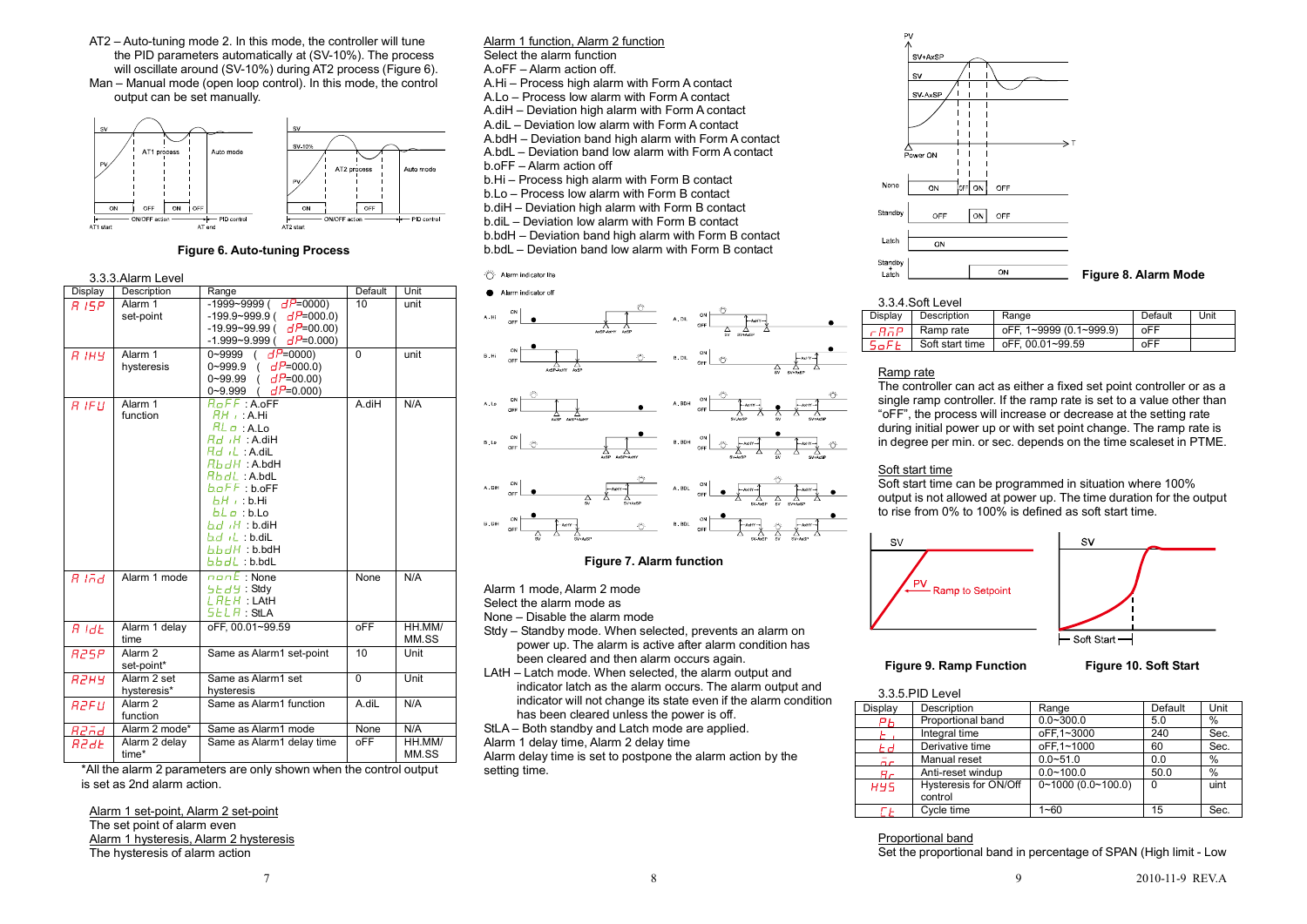limit). It can be set automatically by auto-tuning process. Integral time

 Set the integral time constant in repetitions per second. It can be set automatically by auto-tuning process.

#### Derivative time

 Set the derivative time constant in second. It can be set automatically by auto-tuning process.

#### Manual reset

 For PID control, this value is set automatically after auto-tuning process. For P control, it is used to compensate the deviation between process value and set point.

### Anti-reset windup

 The anti-reset windup (ARW) inhibits the integral action until the process value is within the band thus reducing overshoot on start-up. The ARW can be set automatically by auto-tuning process and then can be changed manually if required Hysteresis for ON/OFF control

 In ON/OFF control (Proportional band set to 0.0%), the control output turns On/Off with respect to the set point. Therefore, the control output would change frequently in response to a slight change in process value. This might shorten the service life of the output device. To prevent this, a hysteresis is provided in the ON/OFF control.

# Cycle time

 Set the control output cycle time. It is recommended to set to 15 sec. for Relay output and set to 1 sec. for pulsed voltage output.



#### **Figure 11. ON/OFF Control Action**

3.3.6.Option Level

| Display      | $0.0.0.0$ PHOTED TO<br>Description | Range                                                                                                                                                                                                                                                                                                                    | Default | Unit |
|--------------|------------------------------------|--------------------------------------------------------------------------------------------------------------------------------------------------------------------------------------------------------------------------------------------------------------------------------------------------------------------------|---------|------|
| <b>E</b> APE | Input signal<br>type               | $\cup$ : J type<br>$E :$ K type<br>$t :$ T type<br>$E : E$ type<br>$b : B$ type<br>$\vdash$ : R type<br>$\frac{5}{7}$ : S type<br>$\sqrt{n}$ : N type<br>$\Gamma$ : C type<br>$d$ - $P$ $t$ : PT100 (DIN)<br>$J - P E$ : PT100 (JIS)<br>$\overline{h}H$ : mA<br>$\bar{n} \stackrel{\omega}{=}$ : mV<br>$\frac{U}{2}$ : V | K type  | N/A  |
| <b>SCAL</b>  | Low scale for<br>linear input      | $-1999 - 9999$                                                                                                                                                                                                                                                                                                           | 0       | Unit |
| <b>SCAH</b>  | High scale for<br>linear input     | $-1999 - 9999$                                                                                                                                                                                                                                                                                                           | 1000    | Unit |

| C U E         | Cut-off function  | nant:None                               | None           | N/A  |
|---------------|-------------------|-----------------------------------------|----------------|------|
|               |                   | $L\varphi$ : Low                        |                |      |
|               |                   | $H_{\perp}$ : High                      |                |      |
|               |                   | $H/L \varphi$ : High/Low                |                |      |
| $\text{Im }F$ | Unit              | ں∘ . ا <sub>ם</sub>                     | ٣Ĉ             | N/A  |
|               |                   | $DF \cdot \circ F$                      |                |      |
|               |                   | $E \cap E$ : Engineer                   |                |      |
| dP            | Decimal point     | 0000                                    | 0000           | N/A  |
|               |                   | 000.0                                   |                |      |
|               |                   | 00.00 (for linear input signal<br>only) |                |      |
|               |                   | 0.000 (for linear input signal          |                |      |
|               |                   | only)                                   |                |      |
| <b>ACE</b>    | Control action    | $d \in \mathcal{D}$ ir                  | Rev            | N/A  |
|               |                   | $FEL$ : Rev                             |                |      |
| LnLE          | Low limit         | Refer to table 1.                       | $\overline{0}$ | Unit |
| HILE          | <b>High limit</b> | Refer to table 1.                       | 1000           | Unit |
| FILE          | Digit filter      | $0.0 - 99.9$                            | 0.0            | Sec. |
| PEAE          | Time scale        | $HH\bar{a}\bar{a}$ : HH.MM              | HH.MM          | N/A  |
|               |                   | កក55 : MM.SS                            |                |      |
| EroP          | Error protection  | 0000                                    | 0000           | N/A  |
|               |                   | 0001                                    |                |      |
|               |                   | 0010                                    |                |      |
|               |                   | 0011                                    |                |      |
| $L$ o $E$ $E$ | Security lock     | 0000                                    | 0110           | N/A  |
|               |                   | 0001                                    |                |      |
|               |                   | 0010<br>0011                            |                |      |
|               |                   | 0100                                    |                |      |
|               |                   | 0101                                    |                |      |
|               |                   | 0110                                    |                |      |
| 5.4           | Setpoint offset   | $-1999 - 9999$ ( $dP = 0000$ )          | $\overline{0}$ | Unit |
|               |                   | -199.9~999.9 ( $dP = 000.0$ )           |                |      |
|               |                   | $-19.99 - 99.99$ ( $dP = 00.00$ )       |                |      |
|               |                   | $-1.999 - 9.999$ ( $dP = 0.000$ )       |                |      |
| ıd            | Communication     | $1 - 247$                               | 247            | N/A  |
|               | ID                |                                         |                |      |
| ьяца          | <b>Baud</b> rate  | 741 : 2.4K                              | 19.2K          | bps  |
|               |                   | HBE:4.8K                                |                |      |
|               |                   | $9.6E$ : 9.6K                           |                |      |
|               |                   | 19.2H :19.2K                            |                |      |

#### Input signal type

 Select the input signal type. The available input signal types are : Thermocouple : J K T E B R S N C RTD : PT100 (JIS standard) or PT100 (DIN standard) Linear : 0~24mA, -60~60 mV or 0~10 V

 Please note that the internal gaps on the main board of F4 controller should be configured in accordance with input signal.

| .             |        |                 |                 |        |  |  |  |
|---------------|--------|-----------------|-----------------|--------|--|--|--|
|               | G1     | GA <sub>1</sub> | GB <sub>1</sub> | GY     |  |  |  |
| Thermocouple  | Linked | Linked          | Open            | Open   |  |  |  |
| <b>RTD</b>    | Open   | Linked          | Open            | Open   |  |  |  |
| $0 - 24$ mA   |        | Linked          | Open            | Linked |  |  |  |
| $-60 - 60$ mV |        | Linked          | Open            | Open   |  |  |  |
| $-10 - 10$ V  |        | Open            | Linked          | Open   |  |  |  |
| - -<br>.      |        |                 |                 |        |  |  |  |

X : don't care



#### **Figure 12. Gaps Allocation**

#### Low scale for linear input

 Select the low scale corresponding to low linear input signal. The default low linear input signal (INL) for mA, mV and V is 4.00mA, 0.00mV and 0.00V separately. This parameter is only showed when the input signal type is set to linear. (See also the cut-off function for further detail)

#### High scale for linear input

 Select the high scale corresponding to high linear input signal. The default low linear input signal (INH) for mA, mV and  $\overline{V}$  is 20.00mA, 50.00mV and 10.00V separately. This parameter is only showed when the input signal type is set to linear. (See also the cut-off function for further detail)

# Cut-off function

 The Cut-off function is used to limit the process value of linear input signal within the boundary whenever the input signal is out of the scale. The cut-off function can be set to "Low", "High" or "High/Low", set to "None" disable the cut-off function. The cut-off function has no effect for input signal other than linear type and is only showed when the input signal type is set to linear.



#### **Figure 13. Scale and Cut-off Function**

PV scale calculation :  $PV = \frac{IN - INL}{INH - INT} (SCAH - SCAL) + SCAL$  where IN is the input signal.

 Example : For a 4~20mA input signal, the INL=4.00mA INH=20.00mA. Set SCAL=0.0 and SCAH=100.0 (Of course, you may select other value for Decimal point to alter the resolution). For a 12mA input, the PV will be 50.0 for a 12mA input.